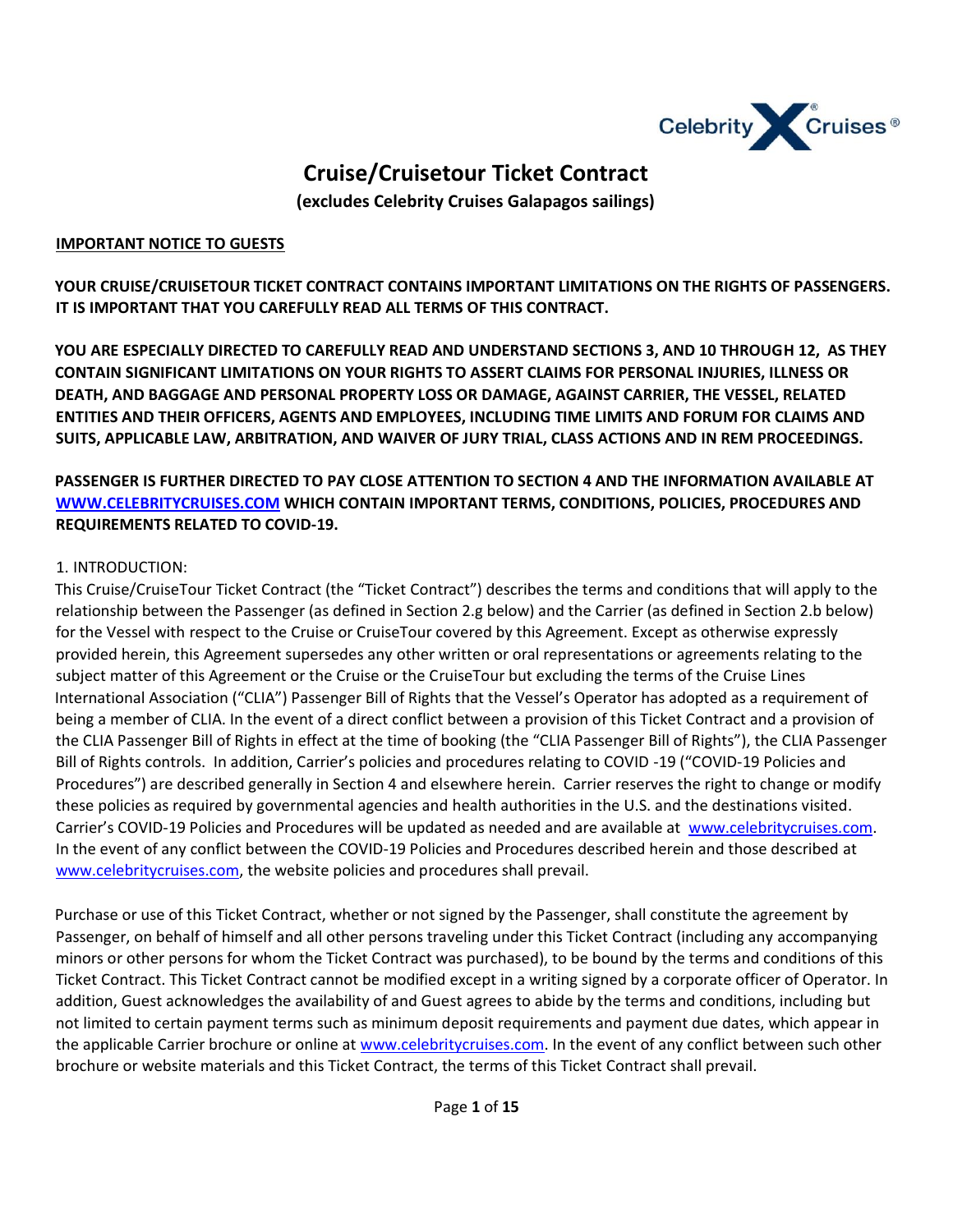# 2. DEFINITIONS:

- a."Agreement" or "Contract" means the terms and conditions set forth in this Ticket Contract together with the Cruise or CruiseTour Fare due for Your Cruise or CruiseTour. Together, the items described in the preceding sentence shall constitute an agreement between Passenger and Operator for the Cruise or CruiseTour.
- b."Carrier" shall include: (i) the Vessel, or any substituted ship; (ii) the Vessel's Operator; and (iii) with respect to the Land Tour portion of any CruiseTour, the operator of that Land Tour ("LTO") together with the owners, managers, charterers, affiliates, successors and assigns of the entities identified in subsections (i), (ii) and (iii) of this sentence. Carrier also shall include the officers, directors, employees, agents, crew or pilots of the entities identified in the preceding sentence. The exclusions or limitations of liability of Carrier set forth in the provisions of this Ticket Contract, as well as all rights, defenses or immunities set forth herein, shall also apply to and be for the benefit of agents, independent contractors, concessionaires and suppliers of Carrier, as well as owners and operators of all shoreside properties at which the Vessel or the Transport may call, as well as owners, designers, installers, suppliers and manufacturers of the Vessel or Transport, or any component parts of either, together with the employees and servants of each of the foregoing, and/or any launches, craft or facilities of any kind belonging to or provided by any of the entities identified in this paragraph.
- c. "Cruise" means the specific cruise covered by this Ticket Contract, as the same may be modified and shall include those periods during which the Guest is embarking or disembarking the Vessel and those periods when the Guest is on land while the Vessel is in port.
- d."Cruise Fare" or "CruiseTour Fare" includes the amount due for the Cruise or CruiseTour, whether such amounts are owing and/or have been paid by the Passenger, but does not include amounts due for other products or services such as air transportation, photographs, gratuities, telephone calls, or medical services which can be purchased separately, nor does it include government or quasi-governmental taxes and fees, whether assessed on a per passenger, per vessel, per berth or per ton basis, nor any fuel surcharges, security surcharges or similar assessments made by airlines, trains, buses, hotels or other third parties which are subject to change and are due and payable by Passenger upon request. For CruiseTours that include air travel, airfare is included in the CruiseTour Fare.
- e."CruiseTour" shall mean the combined vacation package officially published and offered by Carrier, which includes the applicable cruise and associated Land Tour.
- f. "Operator" means the entity identified in Section 19 below.
- g."Passenger" or "Guest" or "Your" means all persons traveling under this Ticket Contract and persons in their care, together with their respective heirs and representatives. "Passenger" shall include the plural and the use of the masculine shall include the feminine.
- h."Land Tour" shall mean the land tour component of a CruiseTour to be provided either prior to the initial embarkation on the cruise or after the final debarkation from the cruise.
- i. "Transport" means the railcars, buses and other modes of transportation or accommodation provided by a LTO in connection with a Land Tour.
- j. "Vessel" means the ship owned or chartered or operated by Operator on which Passenger may be traveling or against which Passenger may assert a claim, as well as any substituted ship used in the performance of this Ticket Contract.

# 3. BAGGAGE, PROPERTY AND LIMITATIONS OF LIABILITY:

a. **Baggage Limits and Prohibited Items**. Each adult Passenger is permitted to carry onboard the Vessel or check-in only the wearing apparel and personal effects reasonably necessary for the cruise, including suitcases, trunks, valises, satchels, bags, hangers containing clothing, toiletries and similar items. In no event shall any Passenger bring on board the Vessel or check-in, or in connection with the Land Tour, any illegal controlled substances (including medical marijuana), fireworks, live animals (except under the terms of Section 13.e below), weapons, firearms, explosives or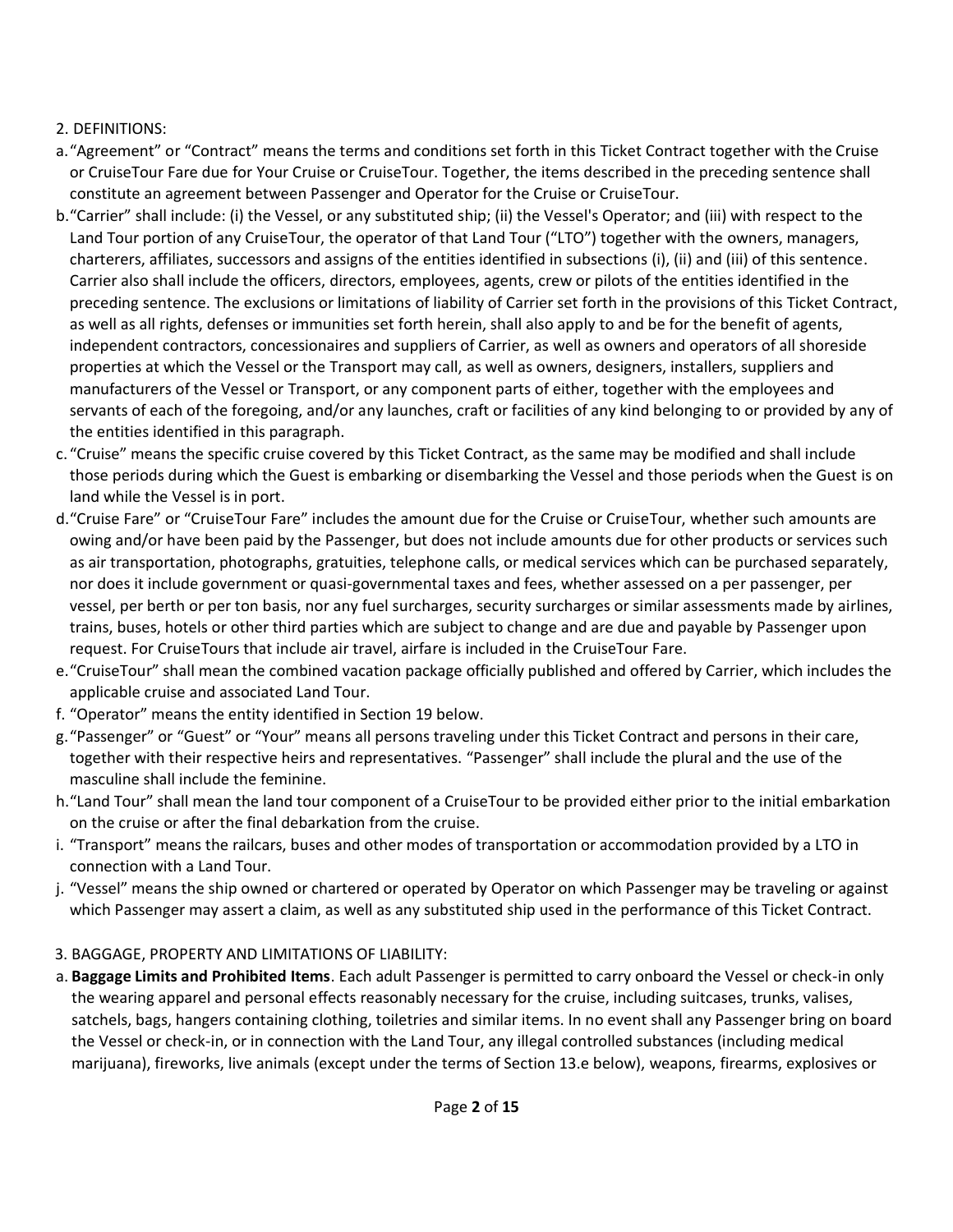other hazardous materials, or any other items prohibited by applicable law or Carrier policy. Marijuana possession and/or use, including medical marijuana, and possession or use of any illegal drugs, is strictly prohibited in many jurisdictions visited and on the Vessel at all times, as well as in terminals, during shore excursions or any other part of the cruise, regardless of any local, state, or other laws which might permit use or possession of marijuana. Passengers who violate the laws of any jurisdiction are subject to being reported to law enforcement or customs authorities, arrest and prosecution. Passengers who bring on board dangerous items, marijuana in any form, or any illegal drugs or controlled substances are also subject to immediate disembarkation or denial of boarding. Passengers shall have no

claim for refund, loss, damage, inconvenience, or compensation whatsoever under any of these circumstances. Passenger shall be responsible to notify Carrier in advance of the Cruise if there is any question as to the permissibility of taking any item or substance onboard the Vessel. Carrier reserves the right to refuse to permit any Passenger to take on board the Vessel or on any mode of Transport any item Carrier deems inappropriate.

b. **Liability for Loss of or Damage to Baggage**. Unless negligent, Carrier is neither responsible nor liable for any loss of or

damage to Passenger's property, whether contained in luggage or otherwise. Liability for loss of or damage to Passenger's property in connection with any air or ground transportation shall be the sole responsibility of the provider of the service and in accordance with applicable limitations.

c. **Limitation of Liability for Lost or Damaged Property**. Notwithstanding any other provision of law or this Agreement, Carrier's liability for loss or damage to property during the Land Tour portion of a CruiseTour is limited to \$300.00 per Passenger. Notwithstanding any other provision of law or this Agreement, Carrier's liability for loss or damage to property for the cruise (or for the cruise only portion of a CruiseTour) shall be limited to \$300.00 per Passenger, unless Passenger declares the true value of such property in writing to the Carrier at the address specified in Section 11.a below and pays Carrier within 10 days of final payment for the cruise, a fee of five percent (5%) of the amount that such value exceeds \$300.00. In such event, Carrier's liability shall be limited to its true declared value, but not exceeding \$5,000.

d. **Limited Carriage**. Carrier does not undertake to carry as baggage any tools of trade, household goods (including but not limited to appliances and furniture) fragile or valuable items, precious metals, jewelry, documents, negotiable instruments or other valuables, including but not limited to those specified in Title 46 of the United States Code, Appendix Section 181. Each Passenger warrants that no such item will be presented to Carrier within any receptacle or container as baggage, and hereby releases Carrier from any liability whatsoever for loss of or damage to such items when presented to Carrier in breach of this warranty. In no event shall Carrier be liable for normal wear or tear of luggage or property, or loss of or damage to jewelry, cash, negotiable paper, photographic/electronic, medical or recreational equipment, dental hardware, eyewear, medications or other valuables unless they are deposited with Carrier on the Vessel for safekeeping against receipt (LTOs do not accept valuables for deposit). Carrier's liability, if any, for loss of or damage to valuables so deposited shall not exceed the amounts indicated in Section 3.c above.

## 4. PUBLIC HEALTH, COVID-19 POLICIES AND PROCEDURES, KNOWING ACCEPTANCE OF THE RISKS

a. **Recommended Consultation with Personal Physician**. Passengers are encouraged to discuss the advisability of travel with their personal physicians and to review the U.S. Centers for Disease Control ("CDC") website for updated information. The CDC has identified elderly persons and persons with certain chronic medical conditions as being at increased risk of life-threatening complications from being infected with COVID-19. PASSENGER ACKNOWLEDGES, UNDERSTANDS AND ACCEPTS THAT WHILE ABOARD THE VESSEL, IN TERMINALS AND BOARDING AREAS, OR DURING ACTIVITIES ASHORE AND/ OR WHILE TRAVELING TO OR FROM THE VESSEL, THE PASSENGER OR OTHER PASSENGERS MAY BE EXPOSED TO COMMUNICABLE ILLNESSES, INCLUDING BUT NOT LIMITED TO COVID-19, INFLUENZA, COLDS AND NOROVIRUS. PASSENGER FURTHER UNDERSTANDS AND ACCEPTS THAT THE RISK OF EXPOSURES TO THESE COMMUNICABLE ILLNESSES AND OTHERS IS INHERENT IN MOST ACTIVITIES WHERE PEOPLE INTERACT OR SHARE COMMON FACILITIES, IS BEYOND CARRIER'S CONTROL, AND CANNOT BE ELIMINATED UNDER ANY CIRCUMSTANCES.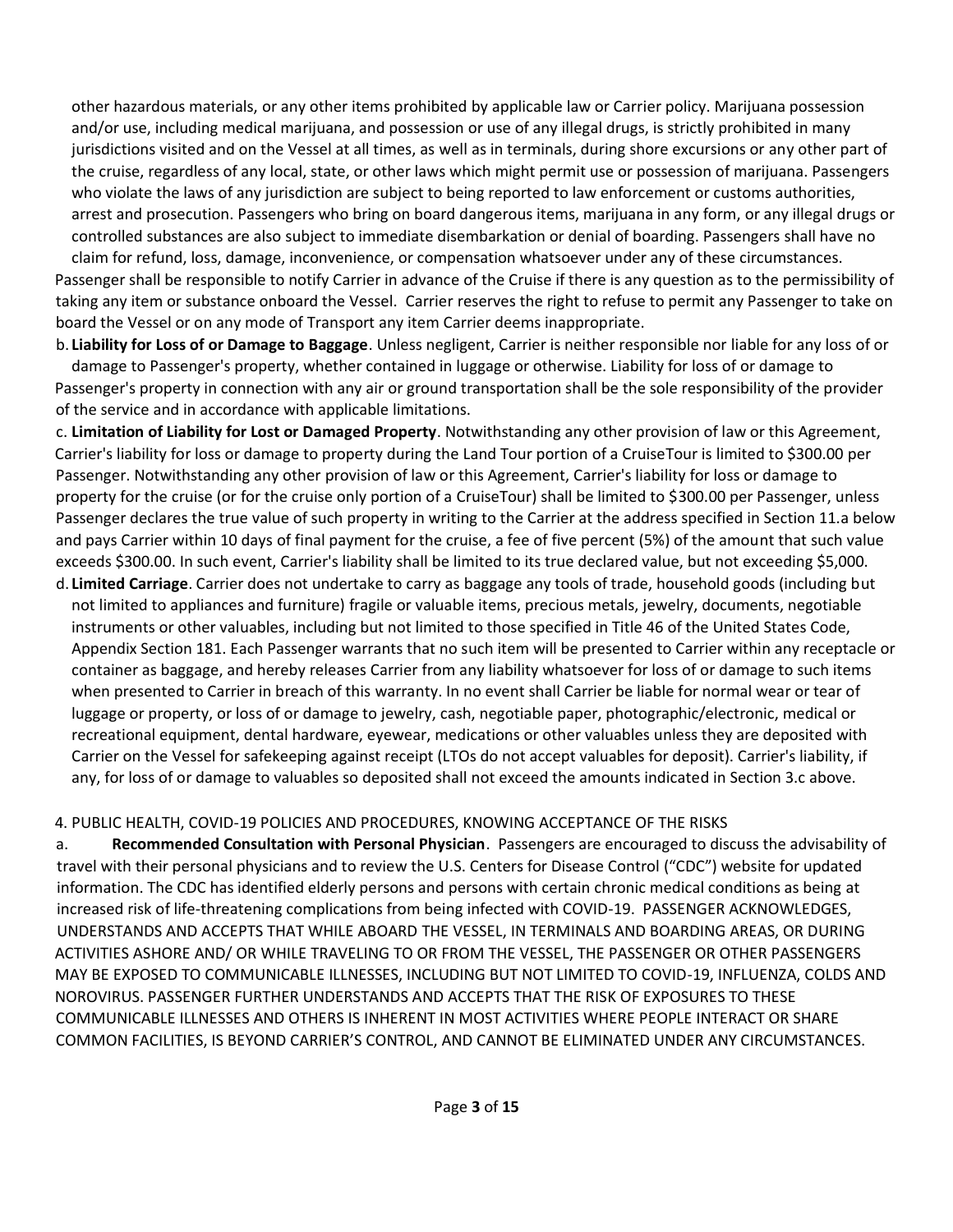PASSENGER KNOWINGLY AND VOLUNTARILY ACCEPTS THESE RISKS AS PART OF THIS TICKET CONTRACT, INCLUDING THE RISK OF SERIOUS ILLNESS OR DEATH ARISING FROM SUCH EXPOSURES, AND/OR ALL RELATED DAMAGES, LOSS, COSTS AND EXPENSES OF ANY NATURE WHATSOEVER.

b. **Agreement to Abide by Current COVID-19 Policies and Procedures**. Carrier's COVID-19 Policies and Procedures are subject to guidance and directives of established health authorities in the U.S. and other destinations where the Vessel visits, including the CDC and other international, national and local health agencies when the Vessel is within those agencies' jurisdiction. Passenger acknowledges that these directives may change from time to time and that Carrier's COVID-19 Policies and Procedures may therefore change. Passenger expressly agrees to comply not only with the COVID-19 Policies and Procedures as they are described herein, but also as they are set forth on Carrier's website at [www.celebritycruises.com](http://www.celebritycruises.com/)[,](http://www.royalcaribbean.com/) at all times including pre-embarkation, while onboard, during port calls and shore excursions and/or final disembarkation. In case of any conflict between the COVID-19 Policies and Procedures described herein or on Carrier's website, the website governs. Passenger's agreement to abide by Carrier's COVID-19 Policies and Procedures constitutes an integral part of this Ticket Contract.

c. **COVID-19 Policies and Procedures.** Passenger understands that Carrier's COVID-19 Policies and Procedures may or will include (but are not be limited to): (1) providing an accurate, truthful and complete health questionnaire in a form and containing any and all health or travel-related questions as required by Carrier in its sole discretion, for each Passenger prior to boarding; (2) pre-embarkation and/or periodic testing and temperature checks of each Passenger; (3) modified capacity rules for activities (including but not limited to restaurants, gyms, and entertainment events onboard and for shore excursions) which may limit or eliminate the ability of Passenger to participate in particular activities; (4) mandatory use by each Passenger (except where medically contraindicated) of face coverings in most locations outside of the Passenger's cabin while onboard, during embarkation, disembarkation and shore excursions; (5) mandatory social distancing of Passengers at any/all times while on board and during embarkation, disembarkation, and shore excursions; (6) additional restrictions during shore excursions depending on local conditions, including but not limited to denial of disembarkation at destinations unless participating in only Carrier-approved shore excursions; (7) mandatory handsanitizing by Passenger upon entry or exit of any public areas; (8) confinement of Passengers to cabins, quarantine or emergency disembarkation of Passenger if, in Carrier's sole discretion, such steps are necessary to prevent or slow the spread of COVID-19; (9) the required completion by Passenger in a timely manner of any written authorizations or consent forms required for Carrier to carry out its COVID-19 Policies and Procedures (including but not limited to medical information, medical privacy, or personal data privacy consent forms), and; (10) other policies and procedures deemed by Carrier in its sole discretion to be necessary to reduce the risk of spread of COVID-19. Passenger acknowledges that: (i) Carrier's Privacy Policy for Health Protection Measures ("Health Privacy Policy") is an integral part of Carrier's COVID-19 Policies and Procedures; (ii) the Health Privacy Policy has been made available to Passenger; and (iii) Passenger agrees to the terms of the Health Privacy Policy.

d. **Mandatory Compliance with COVID-19 Policies and Procedures**. Notwithstanding any other provision contained herein or in Carrier's Refund Policy, any noncompliance by Passenger or members of Passenger's travelling party with Carrier's COVID-19 Policies and Procedures or this Ticket Contract shall be grounds for refusal to board, refusal to reboard after going ashore, quarantine onboard the Vessel, disembarkation, reporting to governmental or health authorities, or other steps deemed necessary in Carrier's sole discretion under the circumstances to protect the health and well-being of others. Under these circumstances, Passenger shall not be entitled to a refund or compensation of any kind. Passenger will be responsible for all related costs and fines, including without limitation travel expenses and for proper travel documentation for any port, or for departure from or arrival to Passenger's country of residence. Under no circumstances shall Carrier be liable for any damages or expenses whatsoever incurred by any Passenger as a result of such denial of boarding, refusal to re-board, quarantine, disembarkation, or other steps taken by Carrier.

e. **Passenger Testing Positive for COVID-19 Pre-Cruise**. Passenger agrees that if at any time within 14 days prior to embarkation, Passenger tests positive for COVID-19, exhibits signs or symptoms of COVID-19, has had close contact with a person confirmed or suspected as having COVID-19, or Carrier otherwise determines in its sole discretion that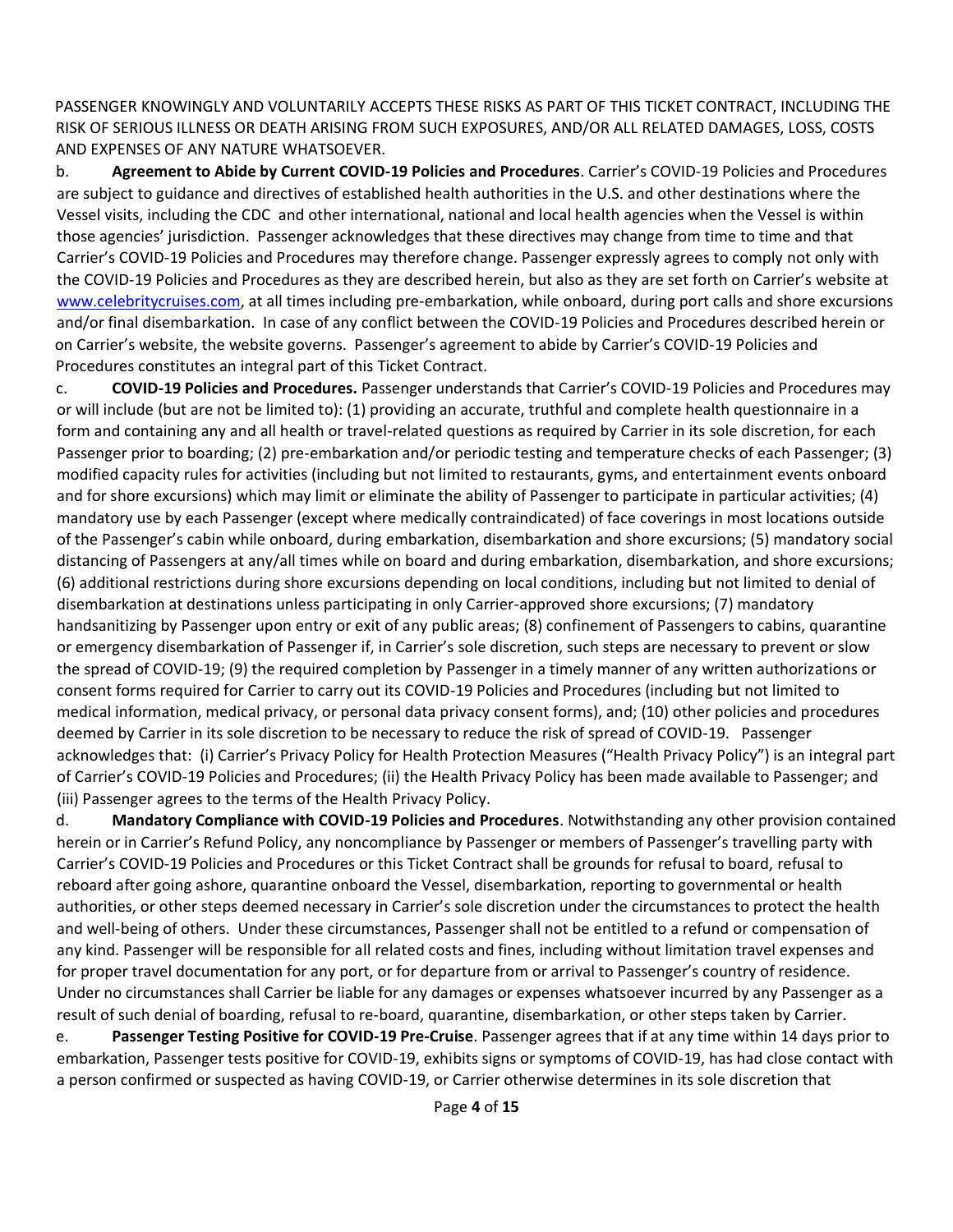Passenger is unfit to board because of any communicable illness, Carrier will deny boarding to such Passenger. Under these circumstances, unless Carrier determines that Passenger has failed to comply with Carrier's COVID-19 Policies and Procedures or this Ticket Contract, any Passenger denied boarding because of a known or suspected infection with COVID-19 will be entitled to a refund or future cruise credit equal in value to the Cruise Fare Passenger paid to Carrier. Carrier, in its sole discretion, may require Passenger to provide verification satisfactory to Carrier of Passenger's positive test result if the test was administered by a provider other than those retained by Carrier. For further details, refer to Carrier's refund and cancellation policy at [www.celebritycruises.com.](https://www.celebritycruises.com/content/dam/celebrity/pdf/cel-covid-19-cancellations-and-refunds-policy.pdf)Under no circumstances shall Carrier have any other liability for any compensation or other damages whatsoever, including but not limited to compensation for lodging or travel.

f. **Passenger Testing Positive for COVID-19 During Cruise**. Passenger understands and agrees that if, after boarding, and even if Passenger has fully complied with all COVID-19 Policies and Procedures, Passenger tests positive for COVID-19 or exhibits signs or symptoms of COVID-19, Carrier may disembark, refuse re-boarding after a shore excursion, or quarantine Passenger as well as members of Passenger's travelling party, or take other steps which Carrier determines, in its sole discretion, are necessary under the circumstances to protect the health and well-being of others. Under these circumstances, any such Passenger with a known or suspected case of infection with COVID-19 who is disembarked, refused re-boarding, or quarantined shall be entitled to a prorated refund or future cruise credit for the unused portion of the Cruise Fare. For further details, refer to Carrier's refund and cancellation policy at [www.celebritycruises.com.](https://www.celebritycruises.com/content/dam/celebrity/pdf/cel-covid-19-cancellations-and-refunds-policy.pdf) Each such Passenger is responsible for all other related costs and fines, including without limitation travel expenses. Under no circumstances shall Carrier be liable to any such Passenger for any costs, damages or expenses whatsoever incurred by any Passenger.

If Carrier received payment via credit card and a refund is owed, the refund will be made to that credit card. If Carrier received payment from your travel agent and a refund is owed, the refund will be provided back to that travel agent.

## 5. MEDICAL CARE AND OTHER PERSONAL SERVICES:

a. **Availability of Medical Care**. Due to the nature of travel by sea and the ports visited, the availability of medical care onboard the Vessel and in ports of call may be limited or delayed and medical evacuation may not be possible from the Vessel while at sea or from every location to which the Vessel sails.

b. **Relationship with Service Providers**. To the extent Passengers retain the services of medical personnel or independent contractors on or off the Vessel, Passengers do so at their sole risk. Any medical personnel attending to a Passenger on or off the Vessel, if arranged by Carrier, are provided solely for the convenience of the Passenger, work directly for the Passenger, and shall not be deemed to be acting under the control or supervision of the Carrier, as Carrier is not a medical provider. Likewise, any onboard concessions (including but not limited to the gift shops, spas, beauty salon, art program, photography, formalwear concessions) are either operated by or are independent contractors on board the Vessel, on Transport or elsewhere and are provided solely for the convenience of Passenger. Even though the Carrier shall be entitled to charge a fee and earn a profit for arranging such services, all such persons or entities shall be deemed independent contractors and not acting as agents or representatives of Carrier. Carrier assumes no liability whatsoever for any treatment, failure to treat, diagnosis, misdiagnosis, actual or alleged malpractice, advice, examination or other services provided by such persons or entities. Guest acknowledges that the Vessel's hair dresser, manicurist, art auctioneer, gift shop personnel, spa personnel, wedding planners and other providers of merchandise and personal services are employees of independent contractors and that Carrier is not responsible for their actions.

c. **Payment for Medical or Personal Care Services**. Passenger shall pay for all medical care or other personal services requested or required, whether onboard or ashore, including the cost of any emergency medical care or transportation incurred by Carrier and any costs associated with the provision of medical services as provided in the CLIA Passenger Bill of Rights. If Passenger is unable to pay and the Carrier pays for such expenses, then Passenger shall reimburse Carrier for those expenses.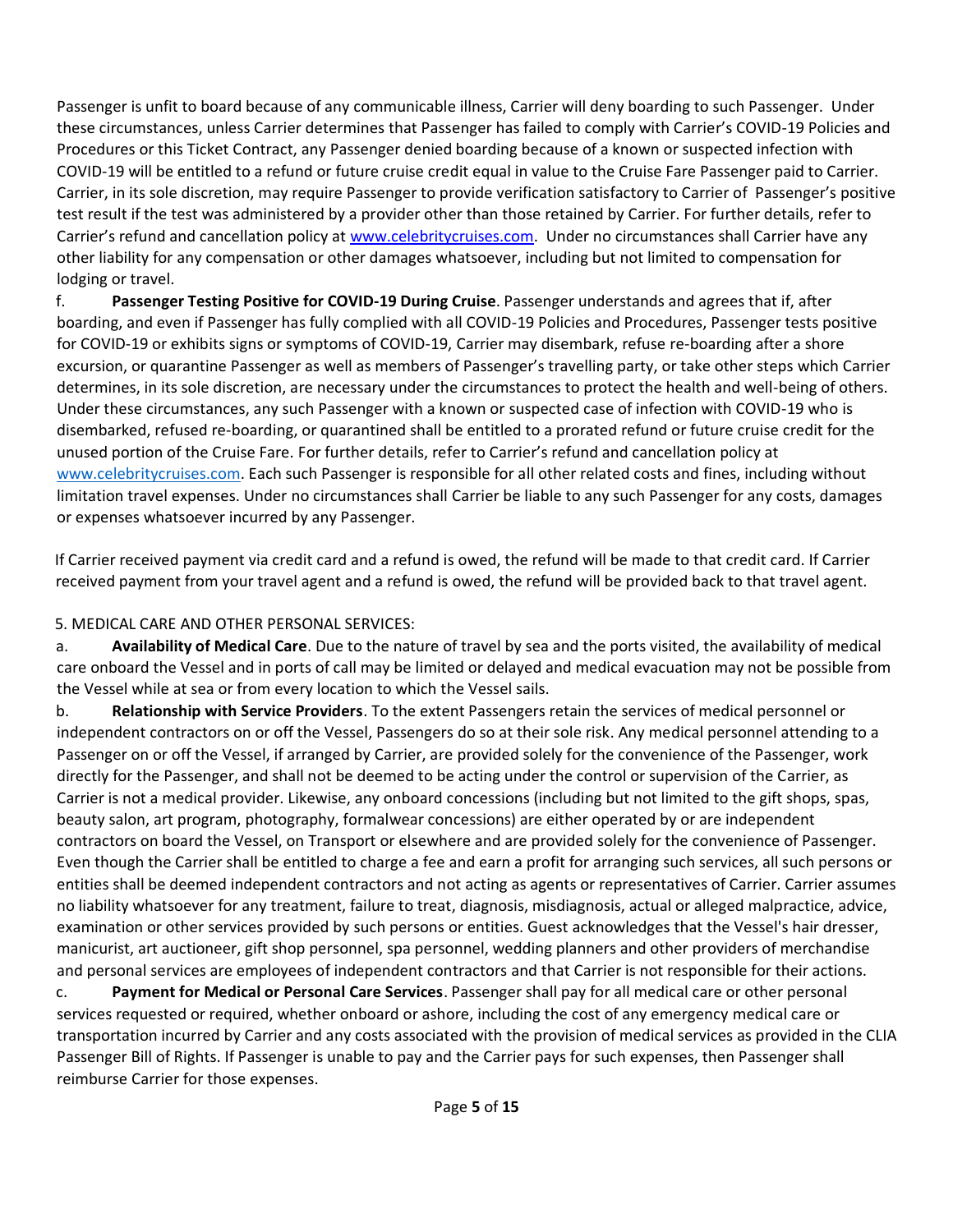## 6. SHORE EXCURSIONS, TOURS, FACILITIES OR OTHER TRANSPORTATION:

All arrangements made for or by Passenger for transportation (other than on the Vessel) before, during or after the Cruise or CruiseTour of any kind whatsoever, as well as air arrangements, shore excursions, tours, hotels, restaurants, attractions and other similar activities or services, including all related conveyances, products or facilities, are made solely for Passenger's convenience and are at Passenger's risk. The providers, owners and operators of such services, conveyances, products and facilities are independent contractors and are not acting as agents or representatives of Carrier. As stated in Section 4 or as may be stated on Carrier's website at [www.celebritycruises.com](http://www.celebritycruises.com/)[,](http://www.royalcaribbean.com/) Carrier's COVID-19 Policies and Procedures will impose certain restrictions with regard to shore excursions relating to participation, location, time, eligible venues and persons with whom the Passenger may come into contact, as well as restrictions on the number of Passengers. Passenger understands and agrees that Carrier may prohibit Passenger from going ashore in any port of call, and/or limit Passengers going ashore to specific activities or excursions authorized by Carrier, for healthrelated reasons in its sole discretion. Even though Carrier may collect a fee for, or otherwise profit from, making such arrangements and offers for sale shore excursions, tours, hotels, restaurants, attractions, the Land Tour and other similar activities or services taking place off the Vessel for a profit and requires that any such person or entities comply with Carrier's COVID-19 Policies and Procedures, Carrier does not undertake to supervise or control such independent contractors or their employees, nor maintain their conveyances or facilities, and makes no representation, whether express or implied, regarding their suitability or safety. In no event shall Carrier be liable for any loss, delay, disappointment, damage, injury, death or other harm whatsoever to Passenger which occurs on or off the Vessel or the Transport as a result of any acts, omissions or negligence of any independent contractors.

# 7. CANCELLATION, DEVIATION OR SUBSTITUTION BY CARRIER:

a. Carrier may for any reason at any time and without prior notice, cancel, advance, postpone or deviate from any scheduled sailing, port of call, destination, lodging or any activity on or off the Vessel, or substitute another vessel or port of call, destination, lodging or activity. Except as provided in Section 7.e below, and except as provided in Section 4.e or Section 4.f regarding an actual or suspected COVID-19 infection, and except where a refund is required by law as a result of a declaration of a public health emergency or government order cancelling the Cruise or delaying boarding of the Vessel by Passengers by 24 hours or more, Carrier shall not be liable for any claim whatsoever by Passenger, including but not limited to loss, compensation or refund, by reason of such cancellation, advancement, postponement, substitution or deviation.

b. In connection with a CruiseTour, Carrier has the same right to cancel, advance, postpone or deviate from any scheduled activity, departure or destination, or substitute another railcar, bus, destination or lodging or other component of the CruiseTour. Except as provided in Section 7.e below, and except as provided in Section 4.e or Section 4.f regarding an actual or suspected COVID-19 infection, and except where a refund is required by law as a result of a declaration of a public health emergency or government order cancelling the Cruise or delaying boarding of the Vessel by Passengers by 24 hours or more, Carrier shall not be liable for any claim by Passenger whatsoever, including but not limited to loss, compensation or refund, by reason of such cancellation, advancement, postponement, substitution or deviation.

c. By way of example, and not limitation, Carrier may, without liability (except as provided in Section 7.e below with respect to mechanical failures, except as provided in Section 4.e or Section 4.f regarding an actual or suspected COVID19 infection, and except where a refund is required by law as a result of a declaration of a public health emergency or government order cancelling the Cruise or delaying boarding of the Vessel by Passengers by 24 hours or more), deviate from any scheduled sailing and may otherwise land Passenger and her property at any port if Carrier believes that the voyage or any Passenger or property may be hindered or adversely affected as a result of hostilities, blockages, prevailing weather conditions, labor conflicts, strikes onboard or ashore, breakdown of Vessel, congestion,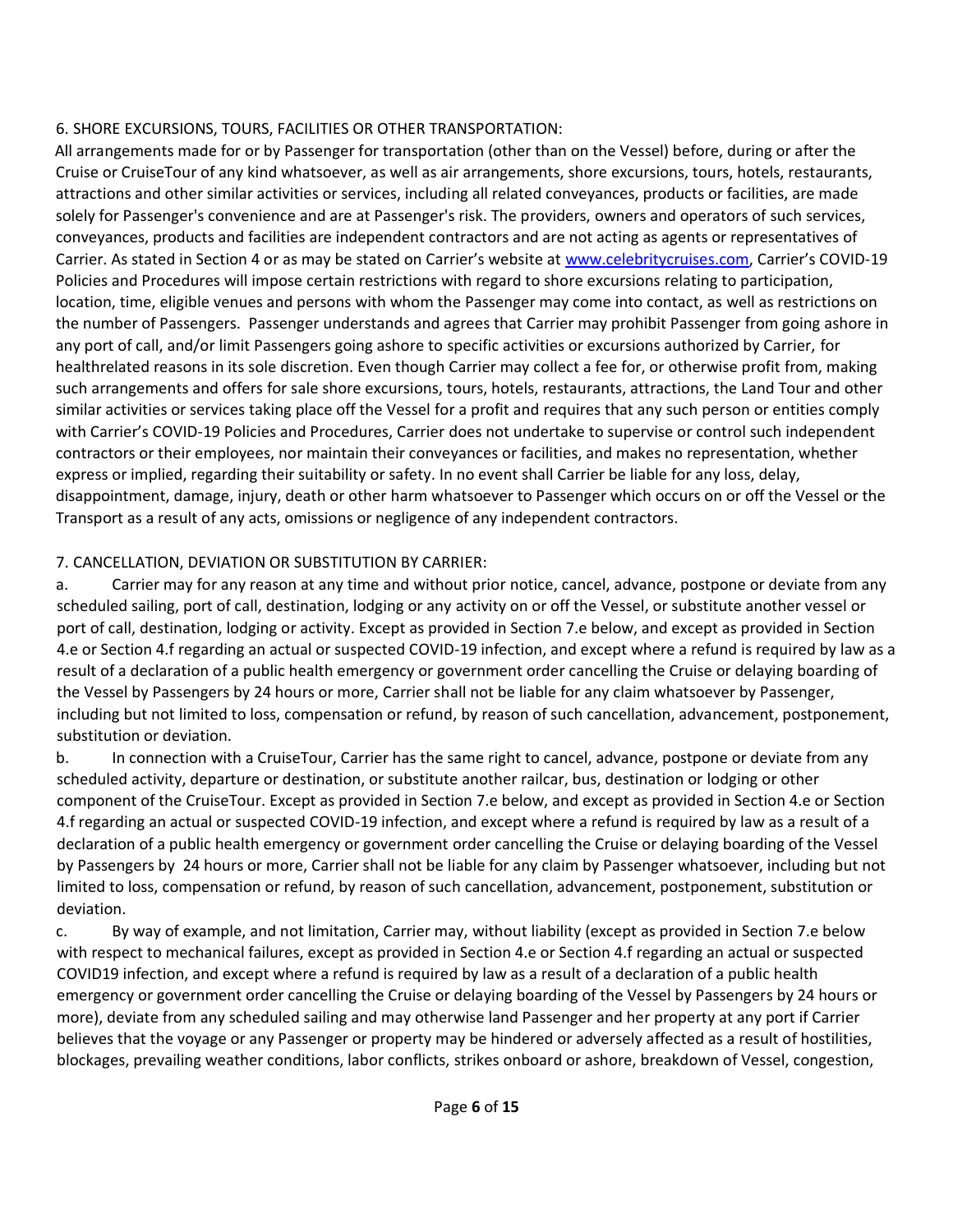docking difficulties, medical or lifesaving emergencies, declared pandemics, public health emergencies or outbreak of communicable disease, quarantines, national or regional emergencies or any other cause whatsoever.

d. Carrier shall have the right to comply with any orders, recommendations, or directions whatsoever given by any governmental entity or by persons purporting to act with such authority and such compliance shall not be deemed a breach of this Agreement entitling the Passenger to assert any claim for liability, compensation or refund except as provided in Section 4.e or Section 4.f regarding an actual or suspected COVID-19 infection, and except where a refund is required by law as a result of a declaration of a public health emergency or government order cancelling the Cruise or delaying boarding of the Vessel by Passengers by 24 hours or more.

e. In the event that a Cruise (or the cruise component of a CruiseTour) is canceled or terminated early due to mechanical failures:

i) Passenger shall have a right to a full refund of the Cruise Fare if the Cruise is canceled in full, or a partial refund if the cruise is terminated early; ii) Carrier may cover or reimburse Passenger for additional costs (e.g. airline change fees) as deemed appropriate by the Carrier. iii) If the Passenger has travelled to the Vessel Passenger shall have a right to transportation (by means selected by the Carrier) to the Vessel's scheduled port of disembarkation or the Passenger's home city; and iv) Passenger shall have a right to lodging (selected by the Cruise Line) if disembarkation and an overnight stay in an unscheduled port are required due to the Cruise or cruise component of a CruiseTour being cancelled or terminated early because of such mechanical failures.

## 8. CANCELLATION OR EARLY DISEMBARKATION BY PASSENGER:

The provisions of this Section 8 apply unless a different refund policy is required by law as a result of a declaration of a public health emergency or government order cancelling the Cruise or delaying boarding the Vessel by Passengers by 24 hours or more, or the provisions of Section 4.e or Section 4.f, relating to a suspected or known infection of a Passenger with COVID-19, apply. For further details, Passengers should visi[t www.celebritycruises.com.](https://www.celebritycruises.com/content/dam/celebrity/pdf/cel-covid-19-cancellations-and-refunds-policy.pdf)

Select fare programs require the payment at the time of booking of a nonrefundable deposit. That deposit amount shall not be refunded at any time after it has been paid. Change fees will apply to bookings for which the deposit is nonrefundable.

**Cancellation of Cruise or CruiseTour**. Cruise reservations that are cancelled by the Passenger prior to the sail date, and CruiseTour reservations that are cancelled by the Passenger prior to the first day of the CruiseTour, may be subject to a cancellation charge. The amount of the cancellation charge shall be determined as shown in the table below and shall vary depending on how far in advance of the sail date (or first day of the CruiseTour) the Operator receives notice of cancellation.

| FOR 1 TO 4 NIGHT CRUISES (including Holiday Sailings) IF<br><b>CANCELLATION IS MADE</b> |                                                      |
|-----------------------------------------------------------------------------------------|------------------------------------------------------|
|                                                                                         | <b>CANCELLATION CHARGE</b>                           |
| 75 days or more prior to the first day of the Cruise                                    | No charge (except for Nonrefundable Deposit amounts) |
| 74 to 61 days                                                                           | 50% of total price                                   |
| $60$ to 31 days                                                                         | 75% of total price                                   |
| 30 days or less                                                                         | 100% of total price (No refund)                      |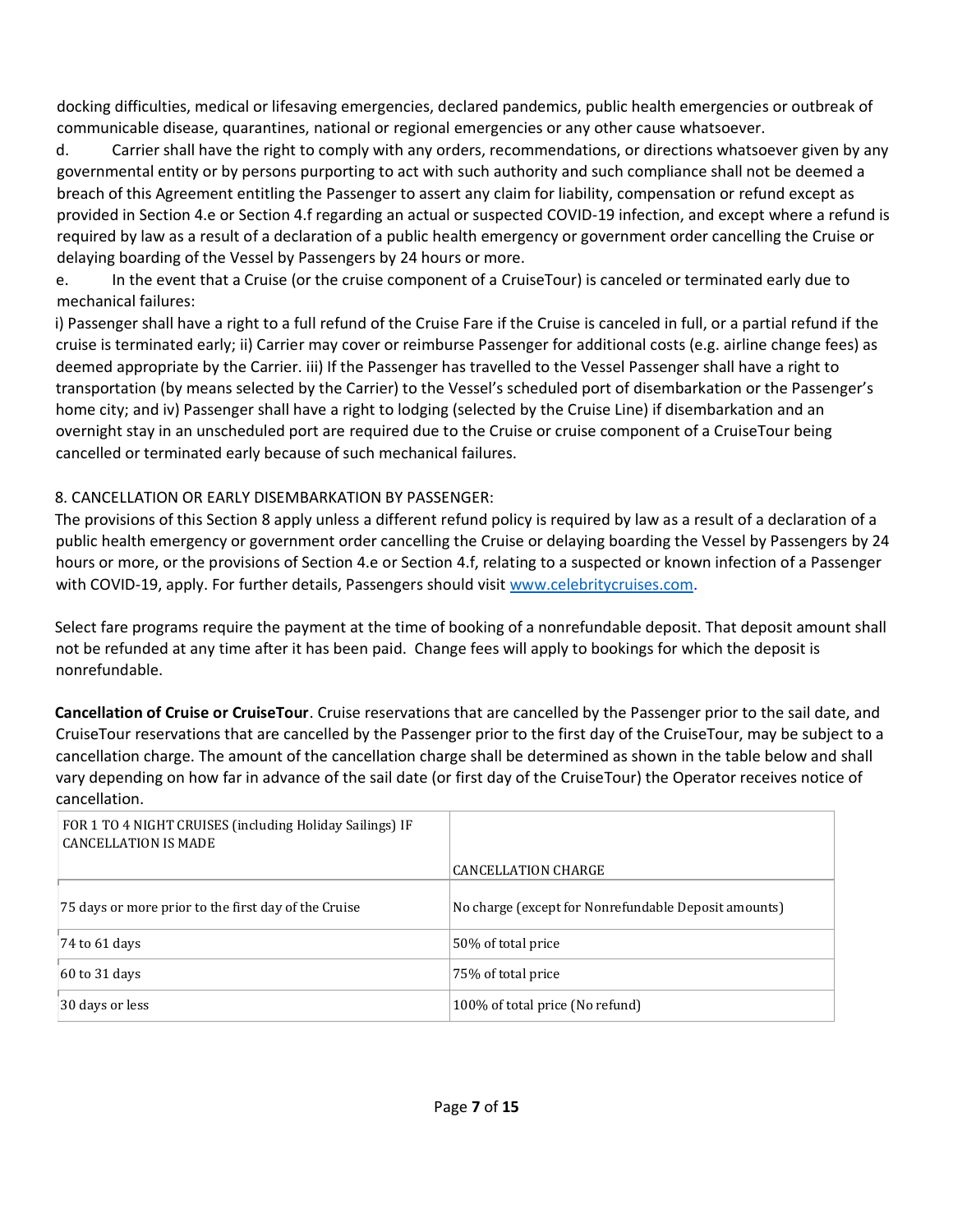| FOR 5 NIGHTS OR LONGER CRUISES<br>(including Holiday Sailings and CruiseTours)<br>IF CANCELLATION IS MADE | <b>CANCELLATION CHARGE</b>                           |
|-----------------------------------------------------------------------------------------------------------|------------------------------------------------------|
| 90 days or more prior to the first day of the Cruise                                                      | No charge (except for Nonrefundable Deposit amounts) |
| 89 to 75 days                                                                                             | 25% of total price                                   |
| 74 to 61 days                                                                                             | 50% of total price                                   |
| $60$ to 31 days                                                                                           | 75% of total price                                   |
| 30 days or less                                                                                           | 100% of total price (No refund)                      |

In the event of a Cruise or CruiseTour reservation is cancelled, any applicable Taxes/Fees or Fuel Supplement charges shall be refunded. For bookings made outside of the United States and Canada, a different cancellation policy may apply. Contact your local office or travel agency for details.

Cancellation notices are effective when received by the Operator.

For Passengers who have booked a CruiseTour and desire to cancel their Land Tour portion while retaining the Cruise, refunds of the CruiseTour Fare (including any applicable supplement charges) shall be made in accordance with the following cancellation policy. Guests who convert their CruiseTours to a cruise only booking within forty-two (42) days of the start date of the tour segment of the CruiseTour will be subject to a cancellation charge. The amount of that charge varies depending on the location of the CruiseTour and/or its length. For the specific amount of the charge, visit [www.celebritycruises.com.](http://www.celebritycruises.com/)

The cancellation charge policies set forth above vary for single occupancy or for the third, fourth or higher occupants in a stateroom or for groups. Consult your travel agency or call Celebrity Cruises for further details.

Cancellation by the Passenger after the Cruise or CruiseTour has begun, early disembarkation of the Passenger for any reason, including pursuant to any provision of this Ticket Contract, or "no-shows," shall be without refund, compensation, or liability on the part of the Carrier whatsoever.

If Carrier received payment via credit card and a refund is owed, the refund will be made to that credit card. If Carrier received payment from your travel agent and a refund is owed, the refund will be provided back to that travel agent.

Carrier reserves the right to offer promotional cruise fares or other offers that may modify the cancellation policies set forth above.

For cancellations of air flights, hotel stays, transfer services, shore excursions, pre-purchased amenities, CruiseCare®, pre-booked services (such as spa, photography or wedding services) and pre-booked arrangements such as specialty dining, see the applicable terms and conditions for any applicable cancellation charges.

9. PASSENGER'S OBLIGATION TO COMPLY WITH AGREEMENT, APPLICABLE LAWS, AND RULES OF CARRIER; QUARANTINE; INDEMNIFICATION:

a. Compliance Obligation Generally. Passenger shall at all times comply with the provisions of this Agreement, all applicable laws, and rules, policies and regulations of the Carrier, the Vessel and the Transport (as the same may be changed from time to time with or without notice), and including Carrier's COVID-19 Policies and Procedures set forth in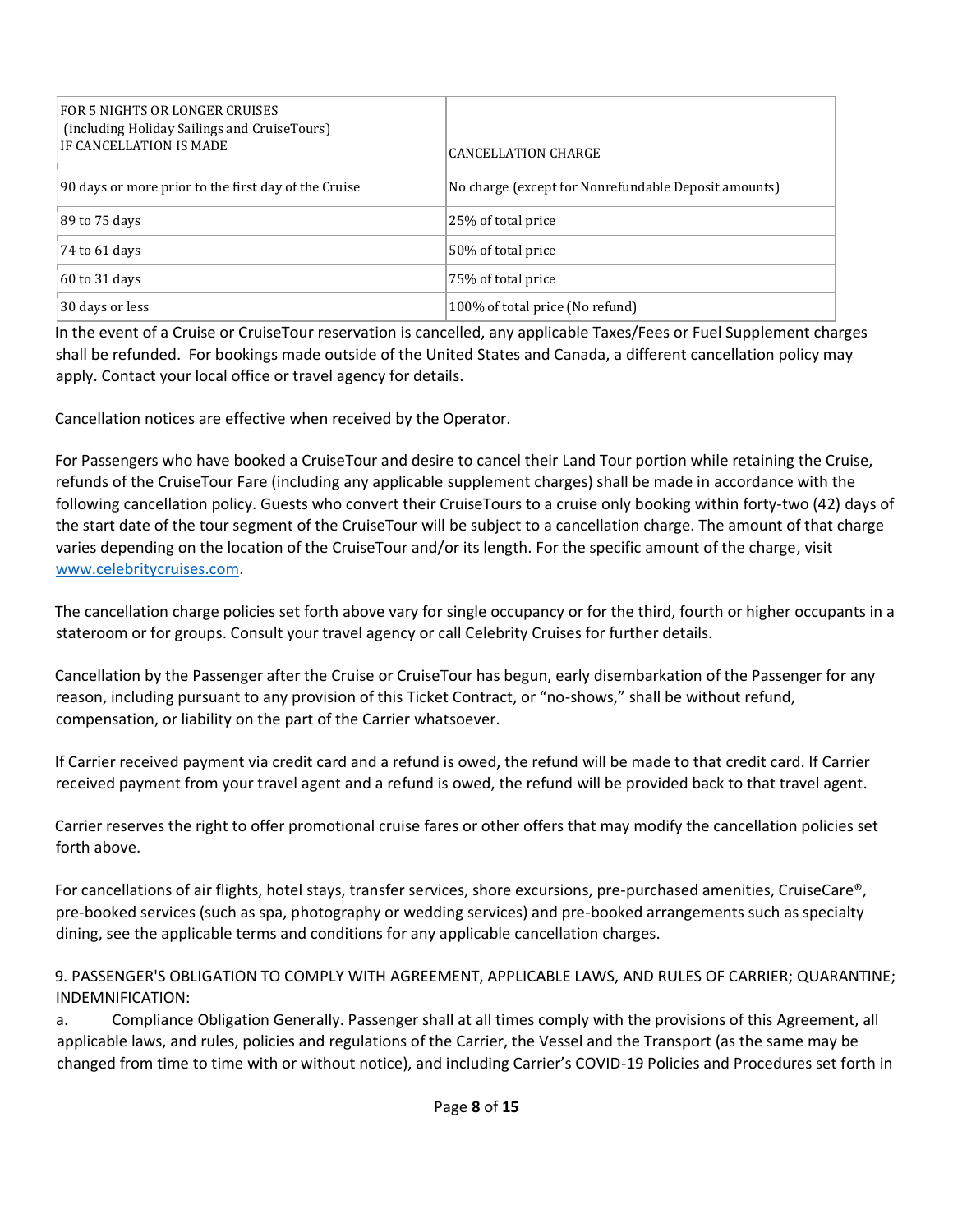Section 4 and on Carrier's website at [www.celebritycruises.com](http://www.celebritycruises.com/)[.](http://www.royalcaribbean.com/COVID) Passenger agrees not to enter any areas of the Vessel designated for crew only, including crew quarters, under any circumstances whatsoever. Passenger further agrees that Carrier may prohibit or restrict Passenger from bringing any alcoholic beverages for consumption onboard the Vessel and agrees to comply with any Carrier policy covering such matters. Nothing in this Agreement shall grant to Passenger any right to market, advertise, promote, provide or sell products or services to other guests onboard the Cruise or CruiseTour and Passenger shall be prohibited from doing so.

b. Passengers are solely responsible to maintain in their possession all passports, visas and other travel documents required for embarkation, travel and disembarkation at all ports of call. Passengers assume full responsibility to determine through their travel agent or the appropriate government authority the necessary documents. Passenger agrees to provide to Carrier (at Carrier's reasonable request) any travel documents. Carrier shall return such travel documents to Passenger by no later than the end of the Cruise.

c. Passenger understands and agrees that Carrier has a zero tolerance policy for illegal activity and shall report such activity to the appropriate authorities.

d. Each adult Passenger undertakes and agrees to supervise at all times any accompanying minors to ensure compliance with the provisions of this Section 9.

e. Carrier may also change accommodations, alter or cancel any activities of, deny service of alcohol to, confine to a stateroom or quarantine, search the stateroom, property or baggage of any Passenger, change a Passenger's Land Tour, disembark or refuse to embark the Passenger and/or any Passenger responsible for any minor Passenger, or restrain any Passenger at any time, without liability, at the risk and expense of the Passenger, when in the sole opinion of Carrier or the Captain the Passenger's conduct or presence, or that of any minor for whom the Passenger is responsible, is believed to present a possible danger, security risk or be detrimental to himself or the health, welfare, comfort or enjoyment of others, or fails to abide by Carrier's COVID-19 Policies and Procedures (as described in Section 4 above or on Carrier's website at [www.celebritycruises.com\)](http://www.celebritycruises.com/) or is in violation of any provision of this Agreement.

f. Passenger, or if a minor, his parent or guardian, shall be liable for and indemnify Carrier, the Vessel and the Transport from any civil liability, fines, penalties, costs or expenses incurred by or imposed on the Vessel, the Transport or Carrier arising from or related to Passenger's conduct or failure to comply with any provisions of this Section 9 or Section 4, including but not limited to: (i) any purchases by or credit extended to the Passenger; (ii) requirements relating to immigration, customs or excise; or (iii) any personal injury, death or damage to persons or property caused directly or indirectly, in whole or in part, by any willful or negligent act or omission on the part of the Passenger, or (iv) failure to abide by Carrier's COVID-19 Policies and Procedures.

g. Carrier shall not be required to refund any portion of the Cruise or CruiseTour Fare paid by any Passenger who fails for any reason, including failure to abide by Carrier's COVID-19 Policies and Procedures, to be onboard the Vessel or Transport by the embarkation cut-off time applicable to the specific Cruise or CruiseTour or the boarding cut-off time applicable at any port of call or destination or point of departure as the case may be, and shall not be responsible for lodging, meals, transportation or other expenses incurred by Passenger as a result thereof. Embarkation procedures and cut-off times for cruises are available at www.celebritycruises.com. Boarding procedure cut-off times for any port of call or destination or point of departure are as announced on the applicable Cruise or CruiseTour. Carrier shall have no obligation to any Passenger to deviate from any scheduled sailing or port of call or destination.

h. Passenger acknowledges that for certain voyages, such as a round-trip voyage commencing in a United States port, the Passenger must complete the entire voyage and that failure to do so may result in a fine or other penalty being assessed by one or more governmental agencies. Passenger hereby agrees to pay any such fine or penalty imposed because Passenger failed to complete the entire voyage and to reimburse Carrier in the event it pays such fine or penalty.

i. Carrier may refuse to transport any Passenger, and may remove any Passenger from the Vessel or Transport at any time, for any of the following reasons: (i) whenever such action is necessary to comply with any government regulations, directives or instructions; (ii) when a Passenger refuses to permit search of his person or property for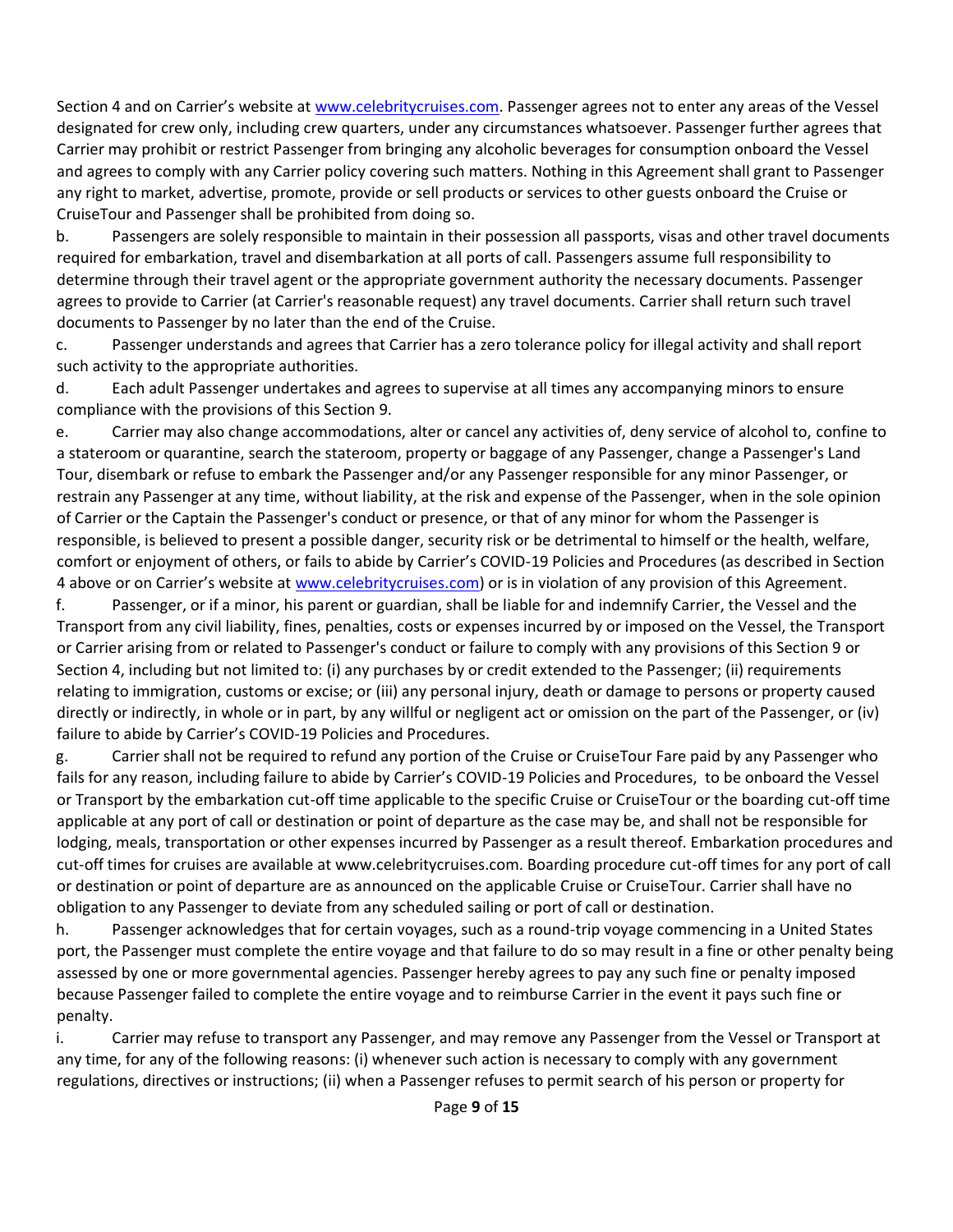explosives, weapons, dangerous materials or other stolen, illegal or prohibited items; (iii) when a Passenger refuses upon request to produce positive identification; or (iv) for failure to comply with Carrier's rules and procedures, including, for example, Carrier's Guest Health, Safety and Conduct Policy or Carrier's policies against fraternization with crew; or (v) Guest's passage is denied by Carrier pursuant to its Refusal to Transport Policy; or (vi) Passenger fails to abide by Carrier's COVID-19 Policies and Procedures (as described in Section 4 above or on Carrier's website). Carrier's Guest Health, Safety and Conduct Policy and Refusal to Transport Policy are available online a[t](http://www.royalcaribbean.com/) [www.celebritycruises.com](http://www.celebritycruises.com/)[.](http://www.royalcaribbean.com/) 

j. In the interests of safety and security, Passengers and their baggage are subject to inspection or monitoring electronically with or without the Passenger's consent or knowledge.

k. If Carrier exercises its rights under this Section 9 or Section 4, Passenger shall have no claim against Carrier whatsoever and Carrier shall have no liability for refund, compensation loss or damages of Passenger, including but not limited to any expenses incurred by Passenger for accommodations or repatriation, unless otherwise provided in Carrier's refund policy or provided herein.

10. FORUM SELECTION CLAUSE FOR ALL LAWSUITS; CLASS ACTION WAIVER:

a. EXCEPT AS PROVIDED IN SECTION 11.B WITH REGARD TO CLAIMS OTHER THAN FOR PERSONAL INJURY, ILLNESS OR DEATH OF A PASSENGER , IT IS AGREED BY AND BETWEEN PASSENGER AND CARRIER THAT ALL DISPUTES AND MATTERS

WHATSOEVER ARISING UNDER, IN CONNECTION WITH OR INCIDENT TO THIS AGREEMENT, PASSENGER'S CRUISE, CRUISETOUR, LAND TOUR OR TRANSPORT, SHALL BE LITIGATED, IF AT ALL, IN AND BEFORE THE UNITED STATES DISTRICT COURT FOR THE SOUTHERN DISTRICT OF FLORIDA LOCATED IN MIAMI-DADE COUNTY, FLORIDA, U.S.A., (OR AS TO THOSE LAWSUITS TO WHICH THE FEDERAL COURTS OF THE UNITED STATES LACK SUBJECT MATTER JURISDICTION, BEFORE A COURT LOCATED IN MIAMI-DADE COUNTY, FLORIDA, U.S.A.) TO THE EXCLUSION OF THE COURTS OF ANY OTHER STATE, TERRITORY OR COUNTRY. PASSENGER HEREBY CONSENTS TO JURISDICTION AND WAIVES ANY VENUE OR OTHER OBJECTION THAT PASSENGER MAY HAVE TO ANY SUCH ACTION OR PROCEEDING BEING BROUGHT IN THE APPLICABLE COURT LOCATED IN MIAMI-DADE COUNTY, FLORIDA.

b. CLASS ACTION RELIEF WAIVER. PASSENGER HEREBY AGREES THAT EXCEPT AS PROVIDED IN THE LAST SENTENCE OF THIS PARAGRAPH, PASSENGER MAY BRING CLAIMS AGAINST CARRIER ONLY IN PASSENGER'S INDIVIDUAL CAPACITY. EVEN IF THE APPLICABLE LAW PROVIDES OTHERWISE, PASSENGER AGREES THAT ANY ARBITRATION OR LAWSUIT AGAINST CARRIER, VESSEL OR TRANSPORT WHATSOEVER SHALL BE LITIGATED OR ARBITRATED BY PASSENGER INDIVIDUALLY AND NOT AS A MEMBER OF ANY CLASS OR AS PART OF A CLASS OR REPRESENTATIVE ACTION, AND PASSENGER EXPRESSLY AGREES TO WAIVE ANY LAW ENTITLING PASSENGER TO PARTICIPATE IN A CLASS ACTION. IF YOUR CLAIM IS SUBJECT TO ARBITRATION AS PROVIDED IN SECTION 11 BELOW, THE ARBITRATOR SHALL HAVE NO AUTHORITY TO ARBITRATE CLAIMS ON A CLASS ACTION BASIS. YOU AGREE THAT THIS SECTION SHALL NOT BE SEVERABLE UNDER ANY CIRCUMSTANCES FROM THE ARBITRATION CLAUSE SET FORTH IN SECTION 11.B BELOW, AND IF FOR ANY REASON THIS CLASS ACTION WAIVER IS UNENFORCEABLE AS TO ANY PARTICULAR CLAIM, THEN AND ONLY THEN SUCH CLAIM SHALL NOT BE SUBJECT TO ARBITRATION.

11. NOTICE OF CLAIMS AND COMMENCEMENT OF SUIT OR ARBITRATION; SECURITY:

a. TIME LIMITS FOR PERSONAL INJURY/ILLNESS/DEATH CLAIMS: NO SUIT SHALL BE MAINTAINABLE AGAINST CARRIER, THE VESSEL OR THE TRANSPORT FOR PERSONAL INJURY, ILLNESS OR DEATH OF ANY PASSENGER UNLESS **WRITTEN** 

NOTICE OF THE CLAIM, WITH FULL PARTICULARS, SHALL BE DELIVERED TO CARRIER AT THE FOLLOWING ADDRESS, C/O CELEBRITY CRUISES INC., 1050 CARIBBEAN WAY, MIAMI, FL 33132, WITHIN SIX (6) MONTHS FROM THE DATE OF THE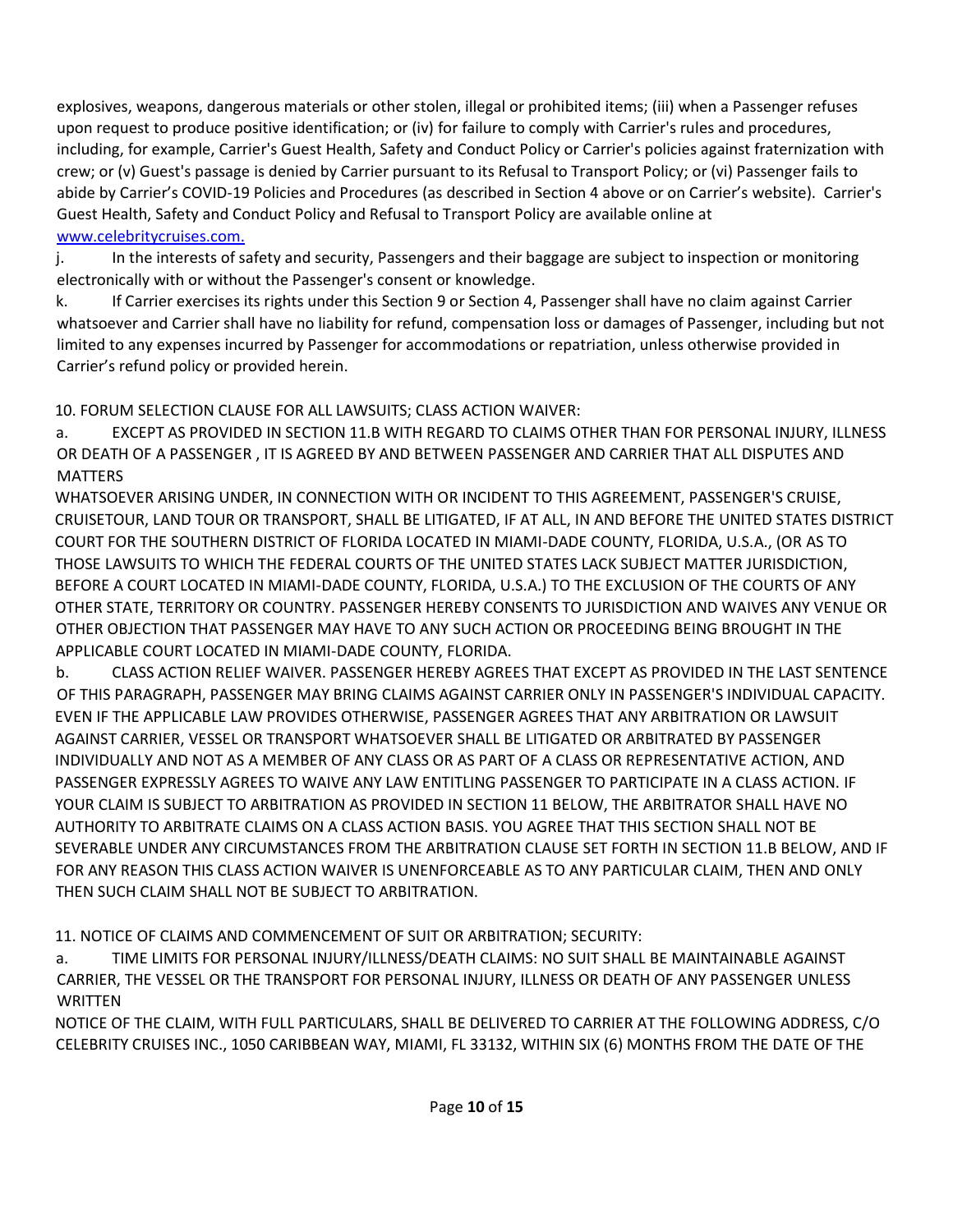INJURY, ILLNESS OR DEATH AND SUIT IS COMMENCED (FILED) WITHIN ONE (1) YEAR FROM THE DATE OF SUCH INJURY, ILLNESS OR DEATH AND PROCESS SERVED WITHIN 120 DAYS AFTER FILING, NOTWITHSTANDING ANY PROVISION OF LAW OF ANY STATE OR COUNTRY TO THE CONTRARY.

b. ARBITRATION OF ALL OTHER CLAIMS: ANY AND ALL OTHER DISPUTES, CLAIMS, OR CONTROVERSIES WHATSOEVER, EXCEPT FOR PERSONAL INJURY, ILLNESS OR DEATH OF A PASSENGER WHETHER BASED ON CONTRACT, TORT,

STATUTORY, CONSTITUTIONAL OR OTHER LEGAL RIGHTS, INCLUDING BUT NOT LIMITED TO ALLEGED VIOLATION OF CIVIL RIGHTS, DISCRIMINATION, CONSUMER OR PRIVACY LAWS, OR FOR ANY LOSSES, DAMAGES OR EXPENSES, RELATING TO OR IN ANY WAY ARISING OUT OF OR CONNECTED WITH THIS CONTRACT OR PASSENGER'S CRUISE, NO MATTER HOW DESCRIBED, PLEADED OR STYLED, SHALL BE REFERRED TO AND RESOLVED EXCLUSIVELY BY BINDING ARBITRATION PURSUANT TO THE UNITED NATIONS CONVENTION ON THE RECOGNITION AND ENFORCEMENT OF FOREIGN ARBITRAL AWARDS (NEW YORK 1958), 21 U.S.T. 2517, 330 U.N.T.S. 3, 1970 U.S.T. LEXIS 115, 9 U.S.C. §§ 202- 208 ('THE CONVENTION") AND THE FEDERAL ARBITRATION ACT, 9 U.S.C. §§ 1, ET SEQ., ("FAA") SOLELY IN MIAMI, FLORIDA, U.S.A. TO THE EXCLUSION OF ANY OTHER FORUM. THE ARBITRATION SHALL BE ADMINISTERED BY NATIONAL ARBITRATION AND MEDIATION ("NAM") UNDER ITS COMPREHENSIVE DISPUTE RESOLUTION RULES AND PROCEDURES AND NAM'S FEE SCHEDULE IN EFFECT AT THE TIME OF THE PROCEDURE, EACH OF WHICH ARE DEEMED TO BE INCORPORATED HEREIN BY REFERENCE. ANY QUESTION ABOUT THE ARBITRATION ADMINISTRATORS MENTIONED ABOVE MAY BE DIRECTED TO THEM AS FOLLOWS: NATIONAL ARBITRATION AND MEDIATION, INC., 990 STEWART AVE, 1ST FL., GARDEN CITY, NY 11530, PHONE: (800) 358-2550 EXT. 128. NEITHER PARTY WILL HAVE THE RIGHT TO A JURY TRIAL NOR TO ENGAGE IN PRE-ARBITRATION DISCOVERY EXCEPT AS PROVIDED IN THE APPLICABLE ARBITRATION RULES AND HEREIN, OR OTHERWISE TO LITIGATE THE CLAIM IN ANY COURT. THE ARBITRATOR'S DECISION WILL BE FINAL AND BINDING. OTHER RIGHTS THAT PASSENGER OR CARRIER WOULD HAVE IN COURT ALSO MAY NOT BE AVAILABLE IN ARBITRATION. AN AWARD RENDERED BY AN ARBITRATOR MAY BE ENTERED IN ANY COURT HAVING JURISDICTION UNDER THE CONVENTION OR FAA. PASSENGER AND CARRIER FURTHER AGREE TO PERMIT THE TAKING OF A DEPOSITION UNDER OATH OF THE PASSENGER ASSERTING THE CLAIM, OR FOR WHOSE BENEFIT THE CLAIM IS ASSERTED, IN ANY SUCH ARBITRATION. THE ARBITRATOR AND NOT ANY FEDERAL, STATE OR LOCAL COURT OR AGENCY, SHALL HAVE EXCLUSIVE AUTHORITY TO RESOLVE ANY DISPUTE RELATING TO THE INTERPRETATION, APPLICABILITY, ENFORCEABILITY OR FORMATION OF THIS AGREEMENT INCLUDING, BUT NOT LIMITED TO ANY CLAIM THAT ALL OR ANY PART OF THIS AGREEMENT IS VOID OR VOIDABLE. IN THE EVENT THIS PROVISION IS DEEMED UNENFORCEABLE BY AN ARBITRATOR OR COURT OF COMPETENT JURISDICTION FOR ANY REASON, THEN AND ONLY THEN THE PROVISIONS OF SECTION 10 ABOVE GOVERNING VENUE AND JURISDICTION SHALL EXCLUSIVELY APPLY TO ANY LAWSUIT INVOLVING CLAIMS DESCRIBED IN THIS SECTION 11.B.

c. TIME LIMITS FOR NON-INJURY/ILLNESS OR DEATH CLAIMS: NO PROCEEDING DESCRIBED IN SECTION 11.B MAY BE BROUGHT AGAINST CARRIER, VESSEL OR TRANSPORT UNLESS WRITTEN NOTICE OF THE CLAIM, WITH FULL PARTICULARS, SHALL BE DELIVERED TO CARRIER AT THE FOLLOWING ADDRESS, C/O CELEBRITY CRUISES INC., 1050 CARIBBEAN WAY, MIAMI, FL 33132, WITHIN THIRTY (30) DAYS AFTER TERMINATION OF THE CRUISE OR CRUISETOUR (WHICHEVER IS LATER) TO WHICH THIS TICKET CONTRACT RELATES. IN NO EVENT SHALL ANY SUCH PROCEEDING DESCRIBED IN SECTION 11.B BE MAINTAINABLE UNLESS SUCH PROCEEDING SHALL BE COMMENCED (FILED) WITHIN SIX (6) MONTHS AFTER THE TERMINATION OF THE CRUISE OR CRUISETOUR (WHICHEVER IS LATER) TO WHICH THIS TICKET CONTRACT RELATES AND VALID NOTICE OR SERVICE OF SUCH PROCEEDING IS EFFECTED WITHIN SIXTY (60) DAYS AFTER FILING, NOTWITHSTANDING ANY PROVISION OF LAW OF ANY STATE OR COUNTRY TO THE CONTRARY.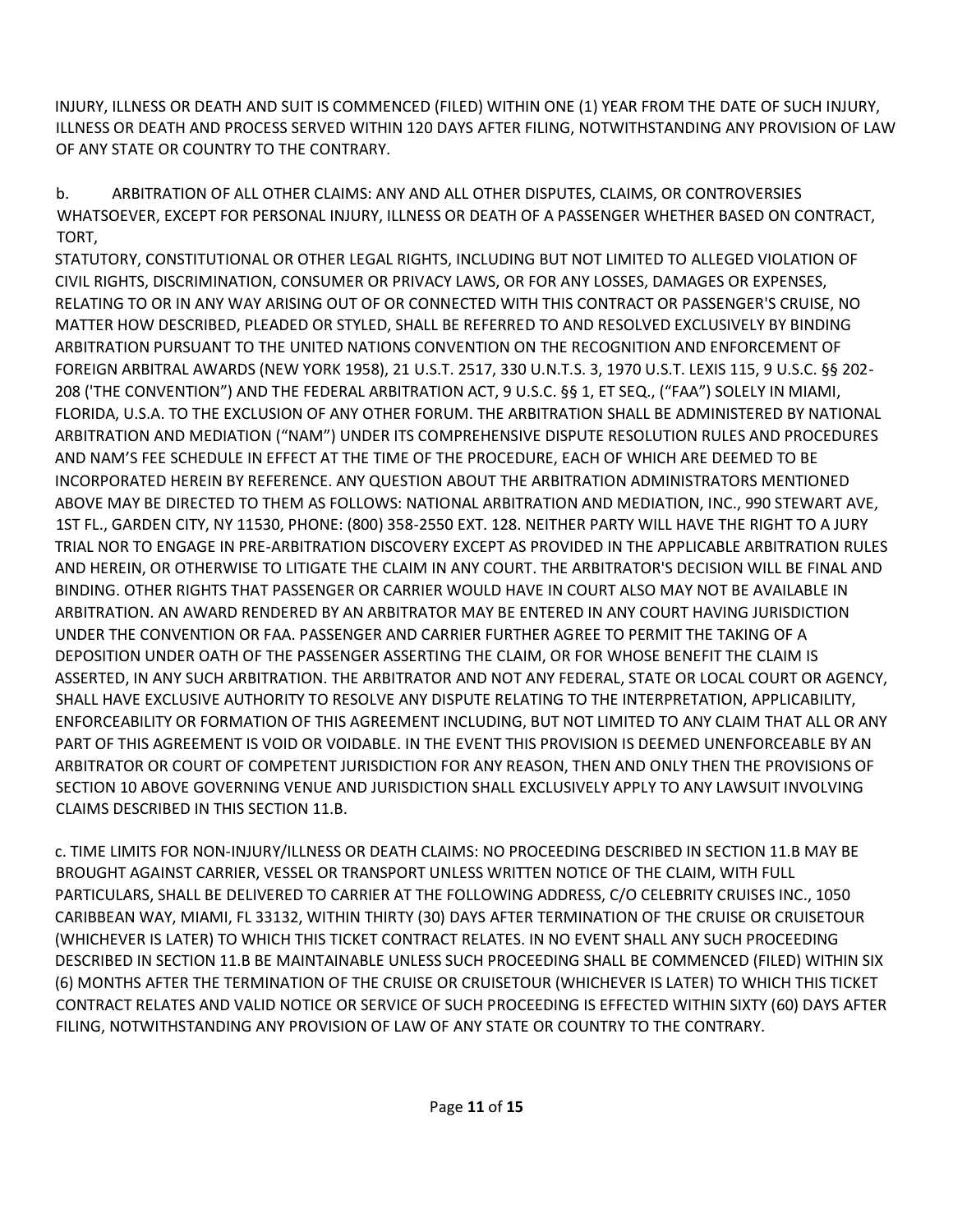d. IN THE EVENT OF AN IN REM PROCEEDING AGAINST THE VESSEL, PASSENGER HEREBY IRREVOCABLY AGREES THAT THE POSTING OF A LETTER OF UNDERTAKING FROM ANY OF CARRIER'S INSURERS SHALL CONSTITUTE AN ADEQUATE AND APPROPRIATE FORM OF SECURITY FOR THE IMMEDIATE RELEASE OF THE VESSEL IN LIEU OF ARREST.

12. LIMITATIONS OF LIABILITY, GOVERNING LAW:

a. EXCEPT AS OTHERWISE EXPRESSLY PROVIDED HEREIN, CARRIER SHALL NOT BE LIABLE FOR INJURY, DEATH, ILLNESS, DAMAGE, DELAY OR OTHER LOSS TO PERSON OR PROPERTY, OR ANY OTHER CLAIM BY ANY PASSENGER CAUSED BY **ACT** 

OF GOD, WAR, TERRORISM, CIVIL COMMOTION, LABOR TROUBLE, GOVERNMENT INTERFERENCE, PERILS OF THE SEA, FIRE, ORDERS BY GOVERNMENT AGENCIES RESTRICTING TRAVEL DUE TO DECLARED PANDEMICS, PUBLIC HEALTH EMERGENCIES OR OUTBREAKS OF COMMUNICABLE DISEASE, COVID-19, INFLUENZA, COLDS AND NOROVIRUS, QUARANTINES, NATIONAL OR REGIONAL EMERGENCIES, THEFTS OR ANY OTHER CAUSE BEYOND CARRIER'S REASONABLE CONTROL, OR ANY ACT NOT SHOWN TO BE CAUSED BY CARRIER'S NEGLIGENCE.

b. PASSENGER AGREES TO SOLELY ASSUME THE RISK OF INJURY, DEATH, ILLNESS OR OTHER LOSS, AND CARRIER IS NOT RESPONSIBLE FOR PASSENGER'S USE OF ANY ATHLETIC OR RECREATIONAL EQUIPMENT; OR FOR THE NEGLIGENCE OR WRONGDOING OF ANY INDEPENDENT CONTRACTORS, INCLUDING BUT NOT LIMITED TO PHOTOGRAPHERS, SPA PERSONNEL OR ENTERTAINERS; OR FOR EVENTS TAKING PLACE OFF THE CARRIER'S VESSELS, LAUNCHES OR TRANSPORTS, OR AS PART OF ANY SHORE EXCURSION, TOUR OR ACTIVITY.

c. CARRIER HEREBY DISCLAIMS ALL LIABILITY TO THE PASSENGER FOR DAMAGES FOR EMOTIONAL DISTRESS, MENTAL SUFFERING OR PSYCHOLOGICAL INJURY OF ANY KIND UNDER ANY CIRCUMSTANCES, WHEN SUCH DAMAGES WERE NEITHER THE RESULT OF A PHYSICAL INJURY TO THE PASSENGER, NOR THE RESULT OF PASSENGER HAVING BEEN AT ACTUAL RISK OF PHYSICAL INJURY, NOR WERE INTENTIONALLY INFLICTED BY THE CARRIER. WITHOUT LIMITING THE PRECEDING SENTENCE, IN NO EVENT WILL CARRIER BE LIABLE TO PASSENGER FOR ANY CONSEQUENTIAL, INCIDENTAL, EXEMPLARY OR PUNITIVE DAMAGES.

d. ON INTERNATIONAL VOYAGES THAT EMBARK OR DISEMBARK IN A PORT OF A EUROPEAN UNION MEMBER STATE AND DO NOT EMBARK, DISEMBARK OR CALL AT ANY U.S. PORT, CARRIER SHALL BE ENTITLED TO ANY AND ALL LIABILITY

LIMITATIONS AND IMMUNITIES FOR DEATH AND/OR PERSONAL INJURY AS PROVIDED UNDER EU REGULATION 392/2009 ON THE LIABILITY OF CARRIERS TO PASSENGERS IN THE EVENT OF ACCIDENTS. ON INTERNATIONAL CRUISES THAT DO NOT EMBARK OR DISEMBARK IN EITHER A PORT IN A EUROPEAN UNION MEMBER STATE OR A U.S. PORT, AND WHICH DO NOT CALL AT ANY U.S. PORT, CARRIER SHALL BE ENTITLED TO ANY AND ALL LIABILITY LIMITATIONS AND IMMUNITIES FOR DEATH AND/OR PERSONAL INJURY AS PROVIDED IN THE ATHENS CONVENTION RELATING TO THE CARRIAGE OF PASSENGERS AND THEIR LUGGAGE BY SEA, 1974 AND THE PROTOCOL OF 2002 TO THAT CONVENTION (TOGETHER, THE "ATHENS CONVENTION") ON THE LIABILITY OF CARRIERS TO PASSENGERS IN THE EVENT OF ACCIDENTS. UNDER BOTH EU REGULATION 392/2009 AND THE ATHENS CONVENTION, CARRIER'S LIABILITY IS LIMITED TO NO MORE THAN 400,000 SPECIAL DRAWING RIGHTS ("SDR") PER PASSENGER (APPROXIMATELY U.S. \$552,000) IF THE PASSENGER PROVES THAT THE INCIDENT WAS A RESULT OF CARRIER'S FAULT OR NEGLECT. AN SDR IS AN INTERNATIONALLY RECOGNIZED MONETARY MEASUREMENT WHOSE VALUE FLUCTUATES DEPENDING ON THE DAILY EXCHANGE RATE AS PUBLISHED BY THE INTERNATIONAL MONETARY FUND A[T WWW.IMF.ORG](http://www.imf.org/) OR IN THE WALL STREET JOURNAL. IF THE LOSS OR DAMAGE WAS CAUSED BY A SHIPPING INCIDENT, DEFINED AS A SHIPWRECK, CAPSIZING, COLLISION OR STRANDING OF THE SHIP, EXPLOSION OR FIRE IN THE SHIP, OR DEFECT IN THE SHIP (AS DEFINED BY THE EU REGULATION AND ATHENS CONVENTION), CARRIER'S LIABILITY IS LIMITED TO NO MORE THAN 250,000 SDRS PER PASSENGER (APPROXIMATELY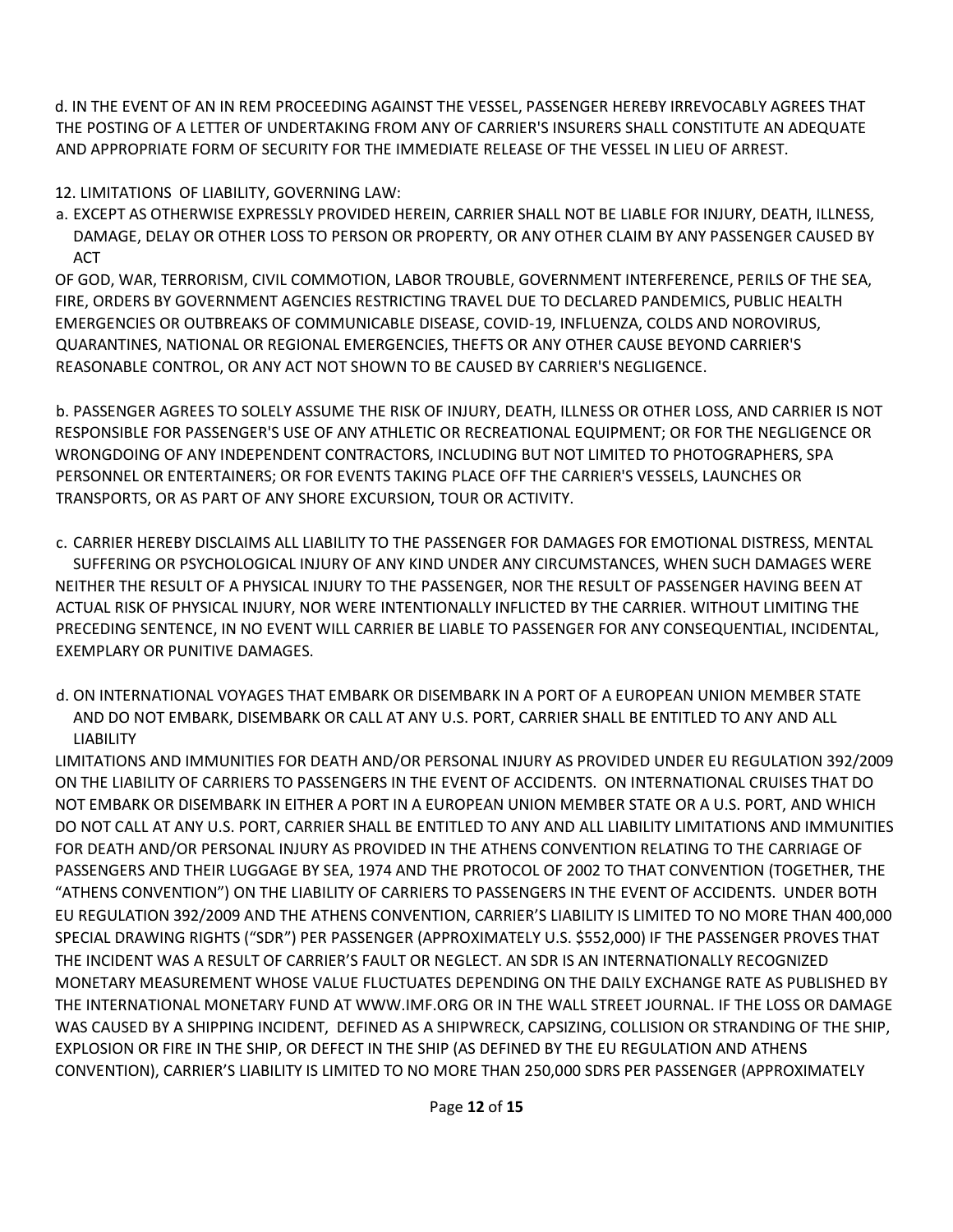U.S. \$345,000). COMPENSATION FOR LOSS CAUSED BY A SHIPPING INCIDENT CAN INCREASE TO A MAXIMUM OF 400,000 SDRS PER PASSENGER (APPROXIMATELY U.S. \$552,000) UNLESS CARRIER PROVES THAT THE SHIPPING INCIDENT OCCURRED WITHOUT CARRIER'S FAULT OR NEGLECT. SHIPPING INCIDENTS DO NOT INCLUDE ACTS OF WAR, HOSTILITIES, CIVIL WAR, INSURRECTION, NATURAL DISASTERS, OR INTENTIONAL ACTS OR OMISSIONS OF THIRD PARTIES. IN CASES WHERE THE LOSS OR DAMAGE WAS CAUSED IN CONNECTION WITH WAR OR TERRORISM, CARRIER'S LIABILITY FOR ANY PERSONAL INJURY OR DEATH (WHETHER OCCURRING DURING A SHIPPING INCIDENT OR A NONSHIPPING INCIDENT) IS LIMITED TO THE LOWER OF 250,000 SDRS PER PASSENGER (APPROXIMATELY U.S. \$345,000) OR 340 MILLION SDRS (APPROXIMATELY U.S. \$469,200,000) PER SHIP PER INCIDENT. PUNITIVE DAMAGES ARE NOT RECOVERABLE FOR CRUISES COVERED BY EU REGULATION 392/2009 OR THE ATHENS CONVENTION.

UNDER BOTH EU REGULATION 392/2009 AND THE ATHENS CONVENTION, CARRIER'S LIABILITY FOR LOSS OR DAMAGE TO CABIN LUGGAGE IS LIMITED TO 2,250 SDR (APPROXIMATELY U.S. \$3,181).

IN ADDITION, PASSENGERS EMBARKING A CRUISE IN A EUROPEAN MEMBER STATE PORT ARE AFFORDED RIGHTS UNDER EU REGULATION 1177/2010.

FOR A COPY OF EU REGULATION 392/2009, VISIT HTTPS://EUR-LEX.EUROPA.EU/LEGAL-CONTENT/EN/TXT/PDF/?URI=CELEX:32009R0392&FROM=EN . FOR A COPY OF THE ATHENS CONVENTION AND THE 2002 PROTOCOL THERETO, VISIT

HTTPS://TREATIES.UN.ORG/DOC/PUBLICATION/UNTS/VOLUME%201463/VOLUME1463-I-24817-ENGLISH.PDF AND HTTPS://TREATIES.UN.ORG/DOC/PUBLICATION/UNTS/NO%20VOLUME/24817/A24817-080000028053BF55.PDF (FULL TEXT IN ENGLISH BEGINS AT PAGE 40).

e. AS TO ALL OTHER CRUISES NOT DESCRIBED ABOVE IN SECTIONS 12.D, ALL THE RESTRICTIONS, EXEMPTIONS FROM, AND LIMITATIONS OF LIABILITY PROVIDED IN, OR AUTHORIZED BY THE LAWS OF THE UNITED STATES SHALL APPLY, INCLUDING BUT NOT LIMITED TO, TITLE 46 OF THE UNITED STATES CODE §§ 30501 THROUGH 30509, AND 30511.

f. EXCEPT AS OTHERWISE EXPRESSLY SET FORTH HEREIN, THIS TICKET CONTRACT AND ALL DISPUTES OR CLAIMS WHATSOEVER BY PASSENGER ARISING FROM OR RELATED TO THIS TICKET CONTRACT SHALL IN ALL RESPECTS AND WITHOUT REGARD TO CONFLICT OF LAW PRINCIPLES, BE GOVERNED BY AND CONSTRUED IN ACCORDANCE WITH THE GENERAL MARITIME LAW OF THE UNITED STATES OF AMERICA, AND, WHEN APPLICABLE, THE U.S. DEATH ON THE HIGH SEAS ACT (46 U.S.C. § 30301 ET SEQ.). EXCEPT AS OTHERWISE EXPRESSLY SPECIFIED IN THIS TICKET, PASSENGER AGREES THIS CHOICE OF LAW SUPERSEDES AND PREEMPTS ANY PROVISION OF LAW OF ANY OTHER STATE OR NATION.

13. FITNESS TO TRAVEL; DENIAL OF BOARDING; MINORS:

a. In addition to the Passenger's representations required in Section 4 regarding COVID-19, Passenger warrants that he and those traveling with him are fit for travel and that such travel will not endanger themselves or others.

b. Minors. Any Guest under the age of 18 shall be considered a minor and must travel with a parent or Legal Guardian or such other person as may be permitted by Carrier's policies.

c. Minimum Age. No Guest under the age of 21 will consume any alcoholic beverages while on board the Vessel or Transport except as may be permitted by Carrier's policy. No Guest under the age of twenty-one (21) will be booked in a stateroom unless accompanied by an adult twenty-one (21) years of age or older, except for minors sailing with their parents or guardians in adjacent staterooms, or for under-aged married couples (proof of marriage is required) or except as otherwise permitted by Carrier's policy. Carrier reserves the right to request proof of age at any time and Passenger's age on the date of sailing determines his or her status for the entire cruise vacation.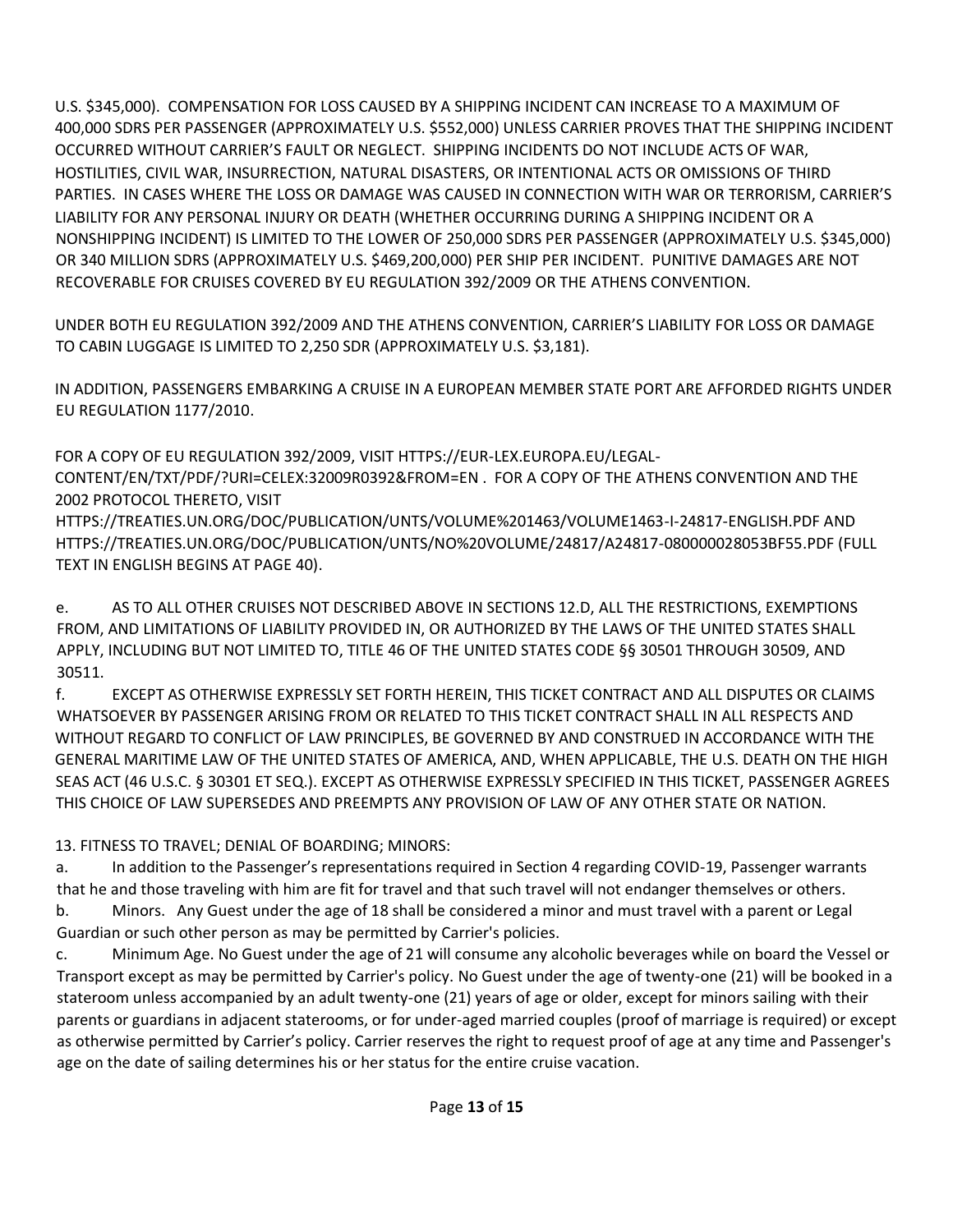d. Pregnancy and Infants - Any Passenger who will enter the 24th week of pregnancy by the beginning of, or at any time during their cruise or CruiseTour agrees not to book the cruise or board the Vessel or Transport under any circumstances. No infants under a specific age (at least six (6) months for most cruises but twelve (12) months for other cruises) shall be booked on a cruise or CruiseTour, nor brought onboard the Vessel or Transport by any Passenger under any circumstances. The most current minimum age requirements are available online a[t www.celebritycruises.com](http://www.celebritycruises.com/)[.](http://www.royalcaribbean.com/)

e. Special Needs. Any Passenger with mobility, communication or other impairments, or other special or medical needs that may require medical care or special accommodations during the cruise or CruiseTour, including but not limited to the use of any service animal, must notify the Carrier of any such condition at the time of booking. Passenger agrees to accept responsibility and reimburse Carrier for any loss, damage or expense whatsoever related to the presence of any service animal brought on board the Vessel or Transport. Passengers acknowledge and understand that certain international safety requirements, shipbuilding standards, and/or applicable regulations involving design, construction or operation of the Vessel may restrict access to facilities or activities for persons with mobility, communication or other impairments or special needs. Passengers requiring the use of a wheelchair must provide their own wheelchair (that must be of a size and type that can be accommodated on the Vessel) as wheelchairs carried on board are for emergency use only.

f. Carrier shall have the right to deny boarding for violations of any of the policies set forth in this Section 13 or Section 4. If Carrier exercises its rights under this Section 13 or Section 4 for violations of policy, Passenger shall have no claim against Carrier whatsoever and Carrier shall have no liability for refund, compensation loss or damages of Passenger, including but not limited to any expenses incurred by Passenger for accommodations or repatriation.

g. Recreational water facilities. Our recreational water facilities do not have a lifeguard on duty. Children must be supervised by a parent or legal guardian at all times while in the pools, whirlpools and other recreational water feature areas.

## 14. USE OF PHOTOS, VIDEOS OR RECORDINGS:

a. Guest hereby grants to Carrier (and its assignees and licensees) the exclusive right throughout the universe and in perpetuity to include photographic, video, audio and other visual or audio portrayals of Passenger taken during or in connection with the Cruise or CruiseTour (including any images, likenesses or voices) in any medium of any nature whatsoever (including the right to edit, combine with other materials or create any type of derivative thereof) for the purpose of trade, advertising, sales, publicity, promotional, training or otherwise, without compensation to the Guest. Such grant shall include the unrestricted right to copy, revise, distribute, display and sell photographs, images, films, tapes, drawings or recordings in any type of media (including but not limited to the Internet). Guest hereby agrees that all rights, title and interest therein (including all worldwide copyrights therein) shall be Carrier's sole property, free from any claims by Passenger or any person deriving any rights or interest from Passenger.

b. Guest hereby agrees that any recording (whether audio or video or otherwise) or photograph of Guest, other guests, crew or third parties onboard the Vessel or depicting the Vessel, its design, equipment or otherwise shall not be used for any commercial purpose, in any media broadcast or for any other nonprivate use without the express written consent of Operator. The Operator shall be entitled to take any reasonable measure to enforce this provision.

# 15. YOUR TRAVEL AGENT:

Passenger acknowledges and confirms that any travel agent utilized by Passenger in connection with the issuance of this Ticket Contract is, for all purposes, Passenger's agent and Carrier shall not be liable for any representation made by said travel agent. Passenger shall remain liable at all times to Carrier for the price of passage. Passenger understands and agrees that receipt of this Ticket Contract or any other information or notices by Passenger's travel agent shall be deemed receipt by the Passenger as of the date of receipt by the agent. Passenger acknowledges that Carrier is not responsible for the financial condition or integrity of any travel agent.